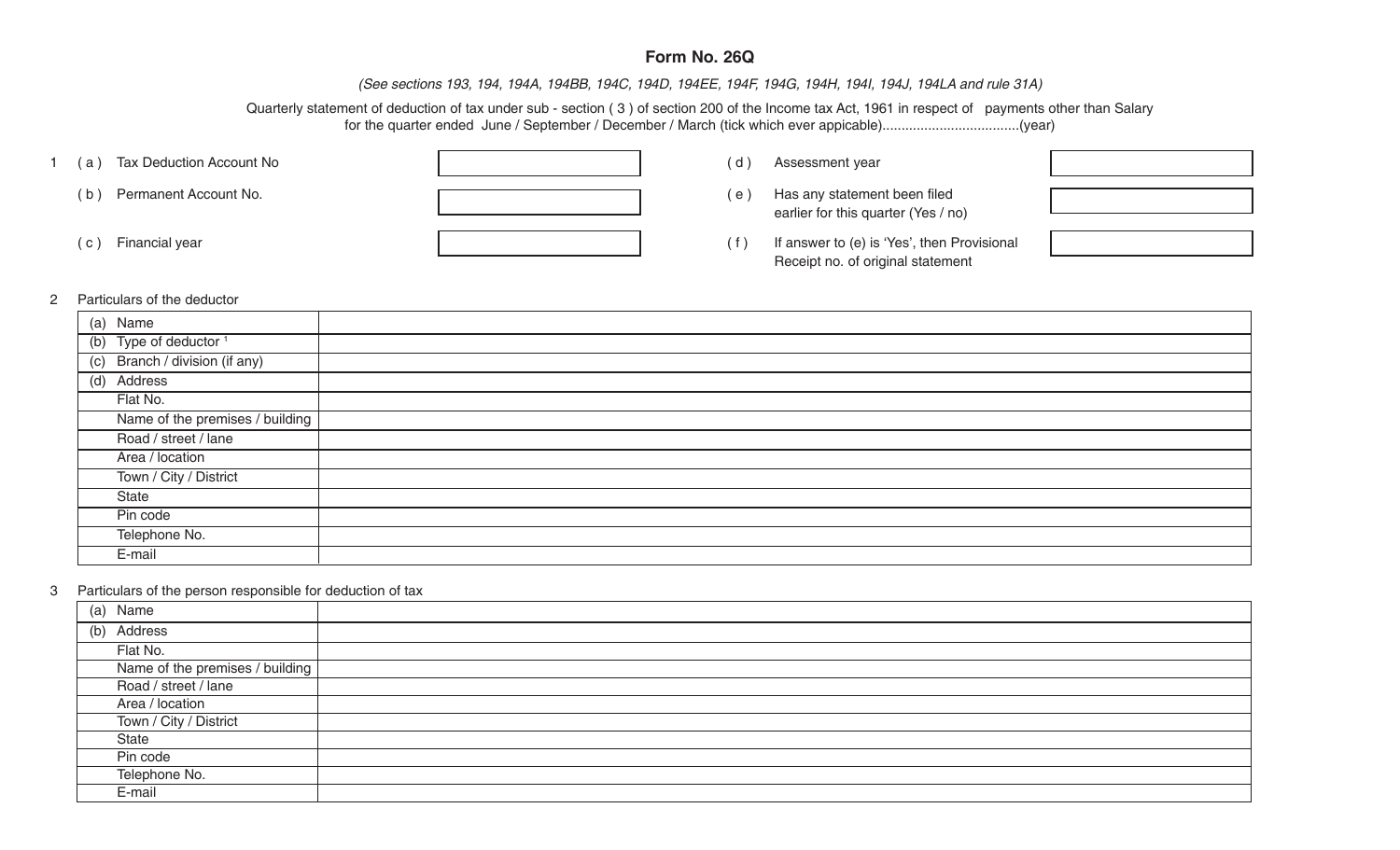4 Details of tax deducted and paid to the credit of Central Government :

| Sr. No. | Section<br>Code | <b>TDS</b><br>Rs. | Surcharge<br>Rs. | Education<br>Cess<br>Rs. | Interest<br>Rs. | Others<br>Rs. | Total tax<br>deposit<br>Rs.<br>$(403 + 404)$<br>$+405$<br>$+406+407$ | Cheque /<br>D. D. No.<br>(if any) | <b>BSR</b> code | Date on<br>which tax<br>deposited | Transfer<br>voucher/<br>Challan<br>serial No. <sup>2</sup> | Whether<br><b>TDS</b><br>deposited<br>by book<br>entry?<br>Yes/No <sup>3</sup> |
|---------|-----------------|-------------------|------------------|--------------------------|-----------------|---------------|----------------------------------------------------------------------|-----------------------------------|-----------------|-----------------------------------|------------------------------------------------------------|--------------------------------------------------------------------------------|
| 401     | 402             | 403               | 404              | 405                      | 406             | 407           | 408                                                                  | 409                               | 410             | 411                               | 412                                                        | 413                                                                            |
|         |                 |                   |                  |                          |                 |               |                                                                      |                                   |                 |                                   |                                                            |                                                                                |
| 2       |                 |                   |                  |                          |                 |               |                                                                      |                                   |                 |                                   |                                                            |                                                                                |
| 3       |                 |                   |                  |                          |                 |               |                                                                      |                                   |                 |                                   |                                                            |                                                                                |
| 4       |                 |                   |                  |                          |                 |               |                                                                      |                                   |                 |                                   |                                                            |                                                                                |
| 5       |                 |                   |                  |                          |                 |               |                                                                      |                                   |                 |                                   |                                                            |                                                                                |
|         |                 |                   |                  |                          |                 |               |                                                                      |                                   |                 |                                   |                                                            |                                                                                |
|         |                 |                   |                  |                          |                 |               |                                                                      |                                   |                 |                                   |                                                            |                                                                                |
|         |                 |                   |                  |                          |                 |               |                                                                      |                                   |                 |                                   |                                                            |                                                                                |

5 Details of amounts paid and tax deducted thereon from the deductees (see annexure)

**VERIFICATION**

I, hereby certify that all the particulars furnished above are correct and complete.

Place : Signature of person responsible for deducting tax at source

Date : Name and designation of person responsible for deducting tax at source\_\_\_\_\_\_\_\_\_\_\_\_\_\_\_\_\_\_\_\_\_\_\_\_\_\_\_\_\_\_\_\_\_

Notes : (1) Indicate the type of deductor "Government" / "Others".

(2) Government deductors to give particulars of transfer vouchers; other deductors to give particulars of challan no. regarding deposit into bank.

(3) Column is relevant only for Government deductors.